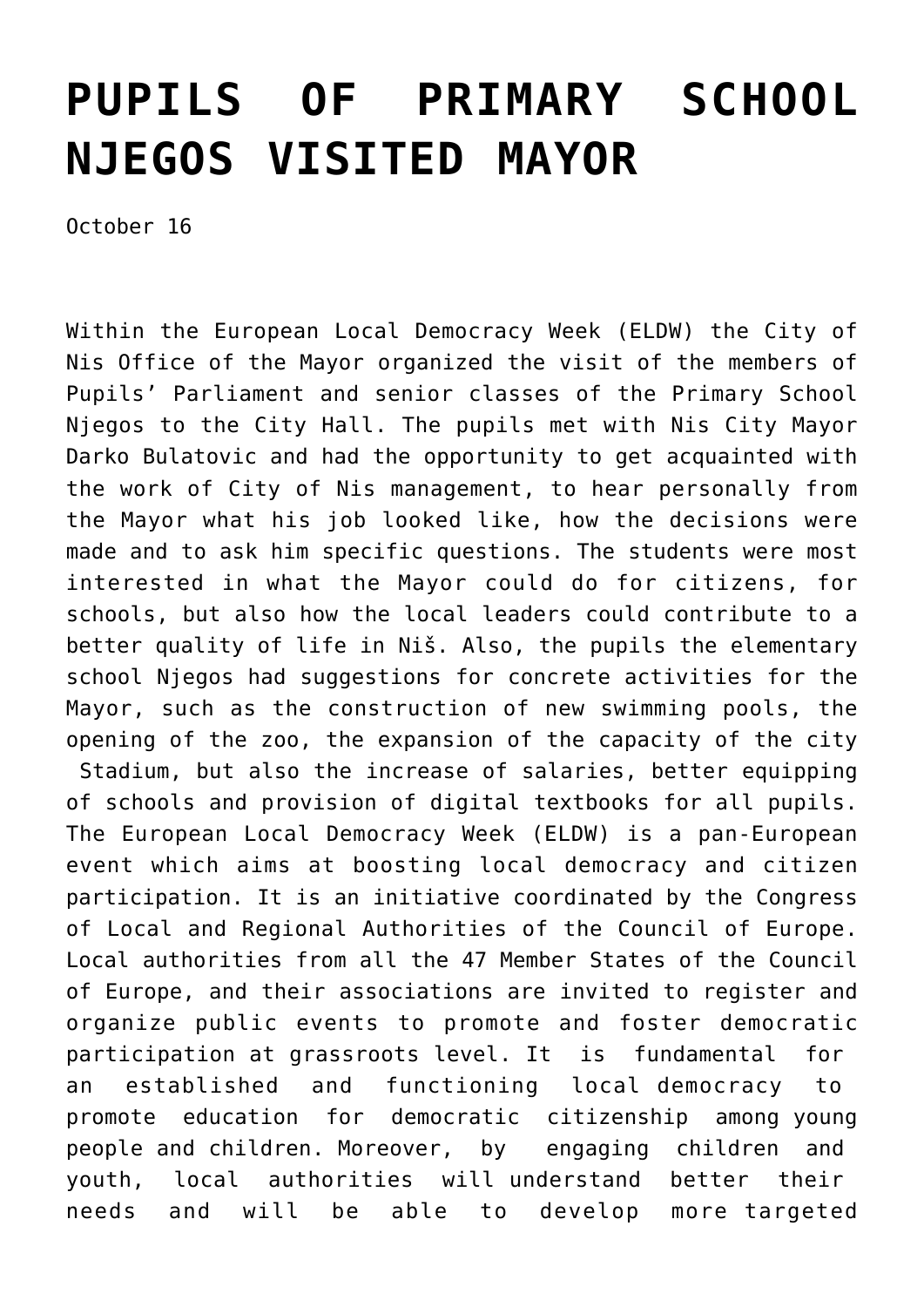responses for and with the younger generation, thus building a more inclusive democratic local community.

## **[CITY OF NIS WON OPEN DATA](https://www.gu.ni.rs/2019/10/16/city-of-nis-won-open-data-publisher-award/) [PUBLISHER AWARD](https://www.gu.ni.rs/2019/10/16/city-of-nis-won-open-data-publisher-award/)**

October 16

The City of Nis won Open Data Publisher Award. This award went to the city as a champion in data opening as well as for outstanding achievements in the area of  $\Box\Box$  their publication. The award was presented to the representatives of the city by Mihajlo Jovanovic, the Director of the Office for Information Technology and Electronic Governance of the Government of the Republic of Serbia at the International Smart Cities Festival 2019 held on October 15 at the Bel Expo Center in Belgrade. The City of Nis has been promoted as an example of good practice in the region, which should be followed by other cities and municipalities, as this is a process that is one of the basic prerequisites for creating smart cities. This year's festival focused on smart decision-making and the use of information technologies and publicly accessible databases in the process of strategic thinking, planning and decisionmaking, all with the aim of promoting humane, innovative and sustainable urban development as a continuous process for the benefit of the citizens, businesses and local communities. As the largest regional event dedicated to urban transformation, it was attended by more than 500 participants from four continents, 20 different countries and 100 cities with more than 30 world-recognized speakers and government representatives from Germany, Denmark, Finland, Austria, countries in the region and Serbia as well as business